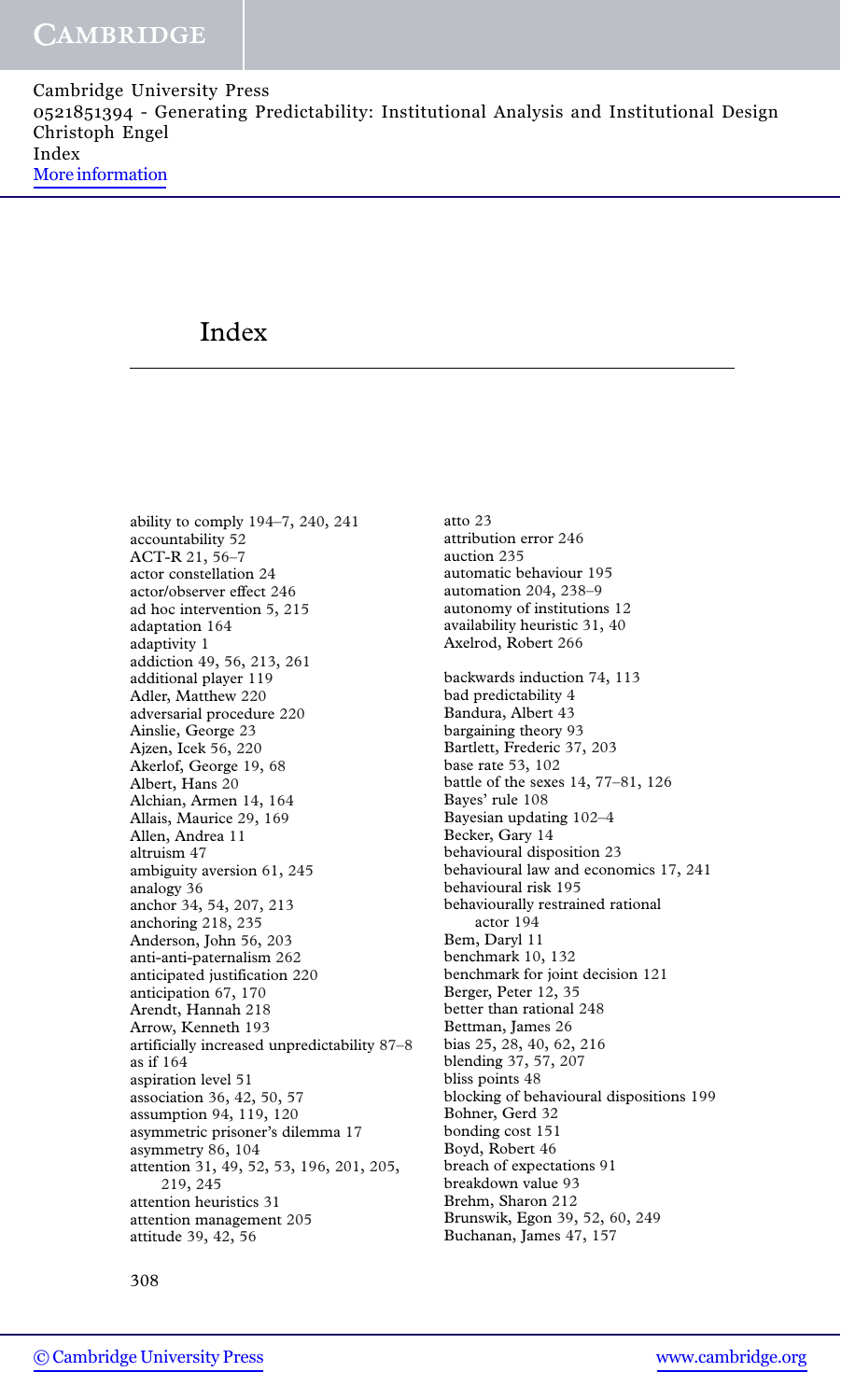Cambridge University Press 0521851394 - Generating Predictability: Institutional Analysis and Institutional Design Christoph Engel Index [More information](http://www.cambridge.org/0521851394)

## Index 309

buffer 56 bundling 154 Camerer, Colin 21, 192 certainty effect 178 chain store paradox 112 Chamberlin, Edward 18 chance actor 71 chance interaction partner 259 charisma 62 cheap talk 221 cheater detection 249, 254 chicken game 126, 150, 153, 156, 174 choice 50–2 choice space 238 Christmas savings club 261 clarity 48 class of uninformed actors 258 classic conditioning 42, 204, 227 Coase, Ronald 135, 167 code 231 cognition 30–8, 190, 205–9, 245, 266 cognitive dissonance 43, 210, 212 cognitive governance 205 cognitive learning 43, 204, 209, 227 cognitive limitation 193 cognitive problem 3 cognitive script 5 coherence 48 Coleman, James 112, 138, 241 collective actor 138 collective good 13 command and control regulation 239 common knowledge 105, 131 commons 46 communication 221, 223 competence/difficulty gap 196 competition 70, 98, 124, 235 complexity 4, 8, 138, 193 compulsory insurance 184 compulsory schooling 225 computational capacity 28 Condorcet, Marquis de 193 confirmation bias 36 conflict 13, 156, 254, 255 Conlisk, John 197 consciousness 50 consistency 48 constitution 151 construction 265 constructivism 35 consultation 220 context 4, 34, 39, 61, 95, 99, 101, 133, 135, 161, 162, 168, 171, 181, 195, 221, 223, 225, 228, 241, 245, 249,

250, 265 contextual governance 221 contract 134–5 contrast effect 34 co-ordination 2–3 corporate actor 138, 236, 237, 257 corporatisation 237, 257 Cosmides, Leda 25, 249 cost–benefit analysis 131, 160, 220, 239 counterproductive effect 58 cover story 34, 61 creativity 37 credibility 78, 114, 118, 134, 136, 137, 168, 171, 173, 175, 181, 182, 189, 194, 241 credibility entrepreneur 145 credit information bureau 142 crowding out 19, 165, 211 cue 27 cultural theory 35 culture 5, 61, 101, 232 curiosity 48 custom 45, 50, 232, 237 customised intervention 193, 223, 228 customisation 88, 109 debiasing 12, 198 deception 87 decision mode 52 decision tree 204 decontextualisation 8, 17 decoration 210 deframing 207 degrees of freedom 30 delegation 240 delegation to technology 241 deliberate reasoning 30, 234 deliberation 52 democracy 159 deregulation 18 de-routiniser 201 Descartes, René 2 designed institution 5 Deutsch, Roland 26, passim development 216, 223, 225 differential psychology 11, 60, 62 digital rights management 231 DiMaggio, Paul 264 diminishing returns 48 direct mechanism 98–9 disclosure laws 207 discounting 54, 59 discourse 221, 230 discretion 138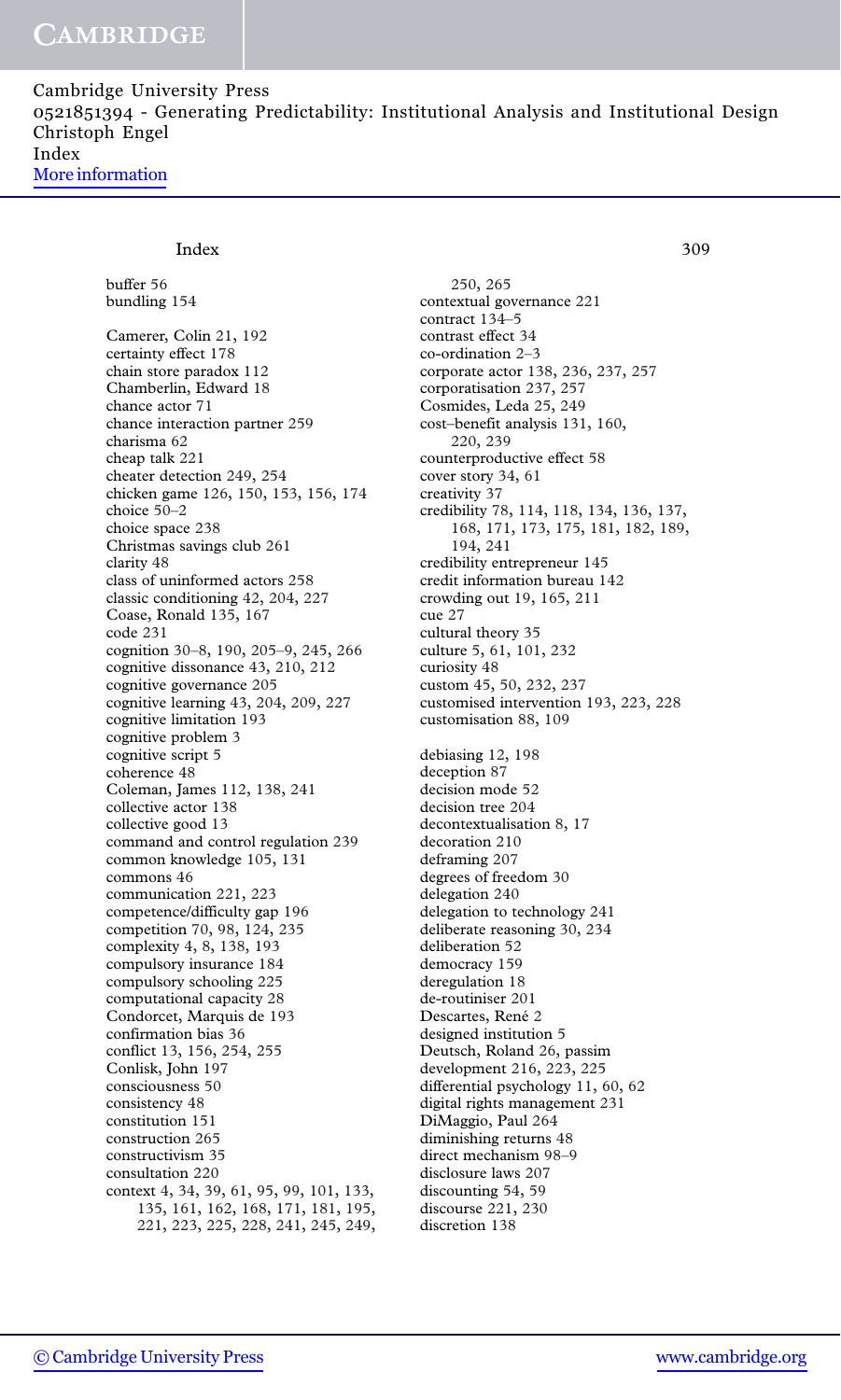310 Index

distribution 167, 258 division of labour 2 domain specific 28 dominance 77 dominant strategy 81 Domjan, Michael 42 drive 196 dual process theory 26 dualism 2 duty to rely on outsiders 220 Eastern Europe 18 Easton, David 225 eBay 142, 156 ecological rationality 249 economies of scale 136 economies of scale and scope 225 Edelman, Murray 9 editing 28, 32, 206, 245, 255 education 209, 214 efficiency 120, 127 Eggertsson, Thrainn 74, 194 Einstein, Albert 66 elaboration 36–8, 49, 207, 246 e-learning 220 election 235 Ellickson, Robert 237 Elster, Jon 13, 261 embeddedness 47 emotion 41, 49, 52, 54, 101, 196, 219, 234, 246 emotionalisation 215 enculturation 216 endowment effect 34, 40 enriching the behavioural repertoire 200 envy 47, 178 EPIC 21 Epstein, S. 11 equilibrium 75 equilibrium in mixed strategies 125 equilibrium selection 15, 77 erasure of behavioural dispositions 199 errors 29 evaluation 39 Evans, Jonathan 26 evolution 217 evolution of institutions 267 evolutionary economics 60 evolutionary psychology 25 evolved institution 5, 226 exit 136, 139 experience 58, 61 experience good 19 experimental economics 10 experimental intervention 229

expertisation 203, 204, 236 exposure 204, 208, 221 expressive law 230 external shock 8 externality 155 face saving 45 fairness 45, 46, 84, 95, 211, 247 fairness norms 254, 256 false consensus bias 246 false consensus effect 41 false negatives 103 false positives 103 fear 49 feedback 222 Fehr, Ernst 45, 249 femto 23 Festinger, Leon 43, 210 firm 138 first-mover advantage 80, 127 Fishbein, Martin 56, 186 focal point 78 foot-in-the-door technique 210 formal institution 5, 229–32 formality 219, 225 framing 33, 202, 207, 212, 220, 255 Frank, Robert 47 free will 266 free-riding 13, 46 freezing a behavioural trait 200 Frey, Bruno 19, 44, 48 game theory 10, 15, 46, 68–153 Geertz, Clifford 266 Gehlen, Arnold 12, 162, 206, 261 generalised trust 261 generic knowledge 33, 35, 58, 61, 69, 142, 143, 225, 239 genetic predispositions 217 Gentner, Dedre 36 Gigerenzer, Gerd 20, 29, 243 giving reasons 219 Glimcher, Paul 2 globalisation 8 governance structure 138 government 257 greed 178 group 217, 221, 224, 237, 246, 256 group dynamics 213, 257 group membership 210 Güth, Werner 45

habit 13, 27 Hall, Peter 264 happiness 44, 210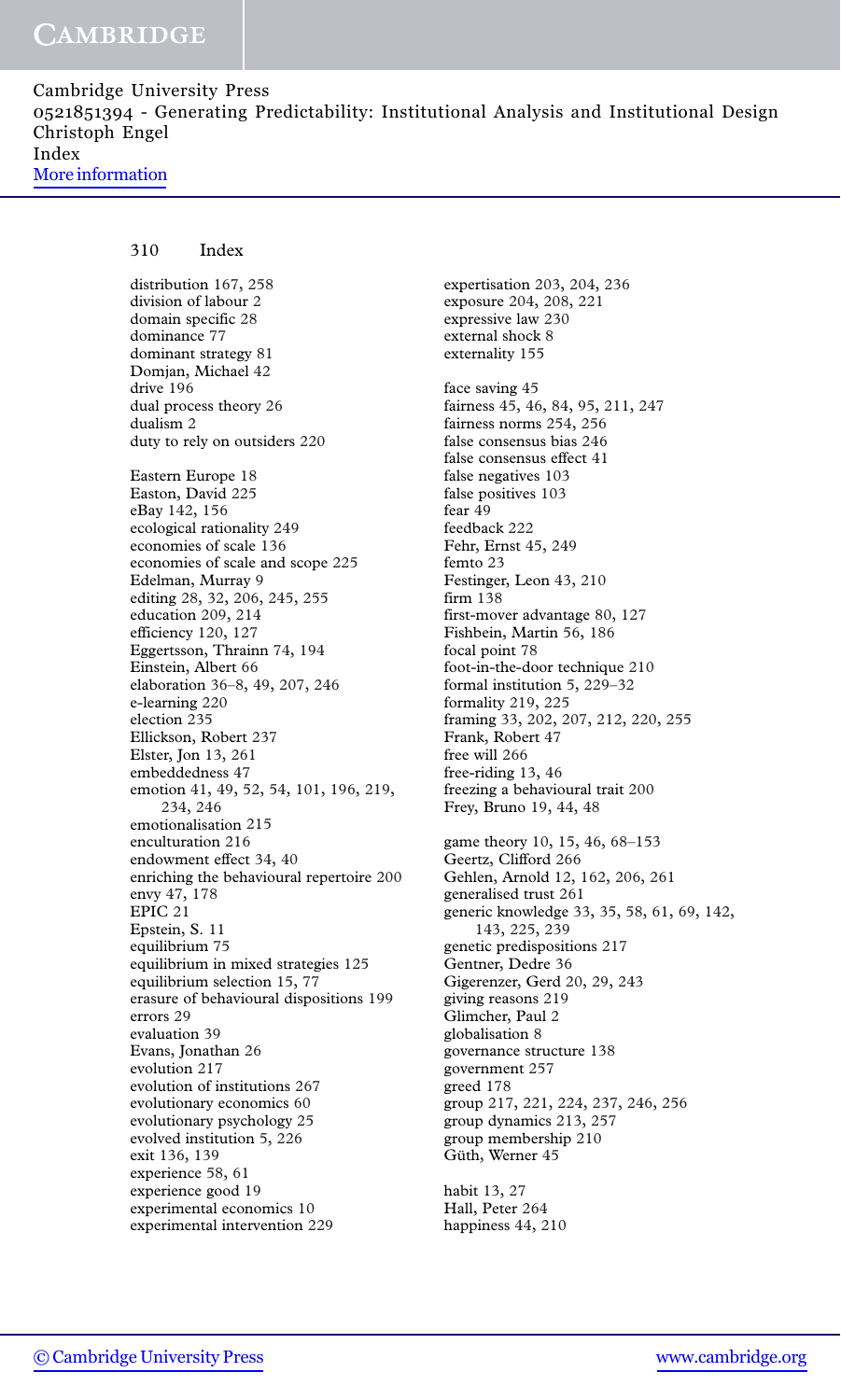Cambridge University Press 0521851394 - Generating Predictability: Institutional Analysis and Institutional Design Christoph Engel Index [More information](http://www.cambridge.org/0521851394)

#### Index 311

Hardin, Garrett 46 Harless, David 192 harmony game 75 Harsanyi, John 72 hawk dove game 76 Hebb, Donald 42, 199 Heiner, Ronald 14, 164, 196 Henrich, Joseph 46 heterogeneity 19 heuristics 28, 30, 31, 53, 66, 84, 195, 204, 232, 238, 248 hindsight bias 25, 29, 220 Hirschman, Albert 221 Hobbes, Thomas 157 Hodgson, Geoffrey 5, 264 hold-out 168, 171 Holyoak, Keith 36 Holzinger, Katharina 75 Homo oeconomicus 15, 65 human capital 92 Hume, David 49 ideas 47 identity 47, 211, 221, 258 ideology 101, 233 ideo-motor principle 50 idiosyncrasy 32, 64 ignorance 55 illusion of control 40 illusion of predictability 3, 17 imitation 43, 204, 235 Immergut, Ellen 264 immigration 143, 218 imperfect information 72, 79 implementation 194–7 implicit knowledge 69, 139, 255 imposed training 204 impression management 90, 199 imprinting 64 impulses 44 impulsive system 26 inactivity 120 incentive 6, 228 incomplete contract 91 incomplete information 72 indirect approach 14 indivisibility 88, 154 informal institution 17, 19, 226, 232–3 informal instructions 237 information 89 information asymmetry 14, 15, 19, 20, 68–153 information on probability 5 information rent 171 ingroup-outgroup effect 257 input 56, 225

inspection 94–8, 136, 139, 142, 197 inspection cost 95 instinct 44 institution 58 institution definition 5 institution-free environment 6 institution-free situation 14 institutional analysis 17–19 institutional arrangement 5, 17, 18, 193, 205, 209, 226, 228–9, 242, 267 institutional choice 160–3 institutional design 7–10, 17–19, 66, 192, 226, 232, 249 institutional designer 225 institutional intervention 4 institutional phenomenology 10 institutional transplant 18 institutionalism 263–9 instrumental conditioning 204 insurance 10, 146, 176–85, 197, 240, 251 interaction norms 256 interaction routine 245, 249, 250, 251, 255 intermediary 75, 142, 225, 235 Internet 78 intervention 227 intrinsic motivation 165 intrinsic value of predictability 261 introspection 246 Jackman, Simon 15, 162

Jakobs, Günther 47 Johnson, Eric 26 Johnson-Laird, Philip 37 Jolls, Christine 198 judgement 38–41, 49, 208, 247 judgement heuristics 40, 50 justification 202, 219

Kahneman, Daniel 29, 169, 206 Kaldor/Hicks criterion 73 Kirchgässner, Gebhard 101, 234 Knight, Frank 55, 74 Knight, Jack 77 Kuhn, Thomas 66 Kunda, Ziva 11

Lachmann, Ludwig 264 last-mover advantage 112 law 16, 226, 229 learning 42–3, 64, 154, 208, 215, 222, 223, 225, 230, 235 learning heuristics 43 legal positivism 226 legitimacy 66, 225 Lerner, Jennifer 202 Lessig, Lawrence 214, 231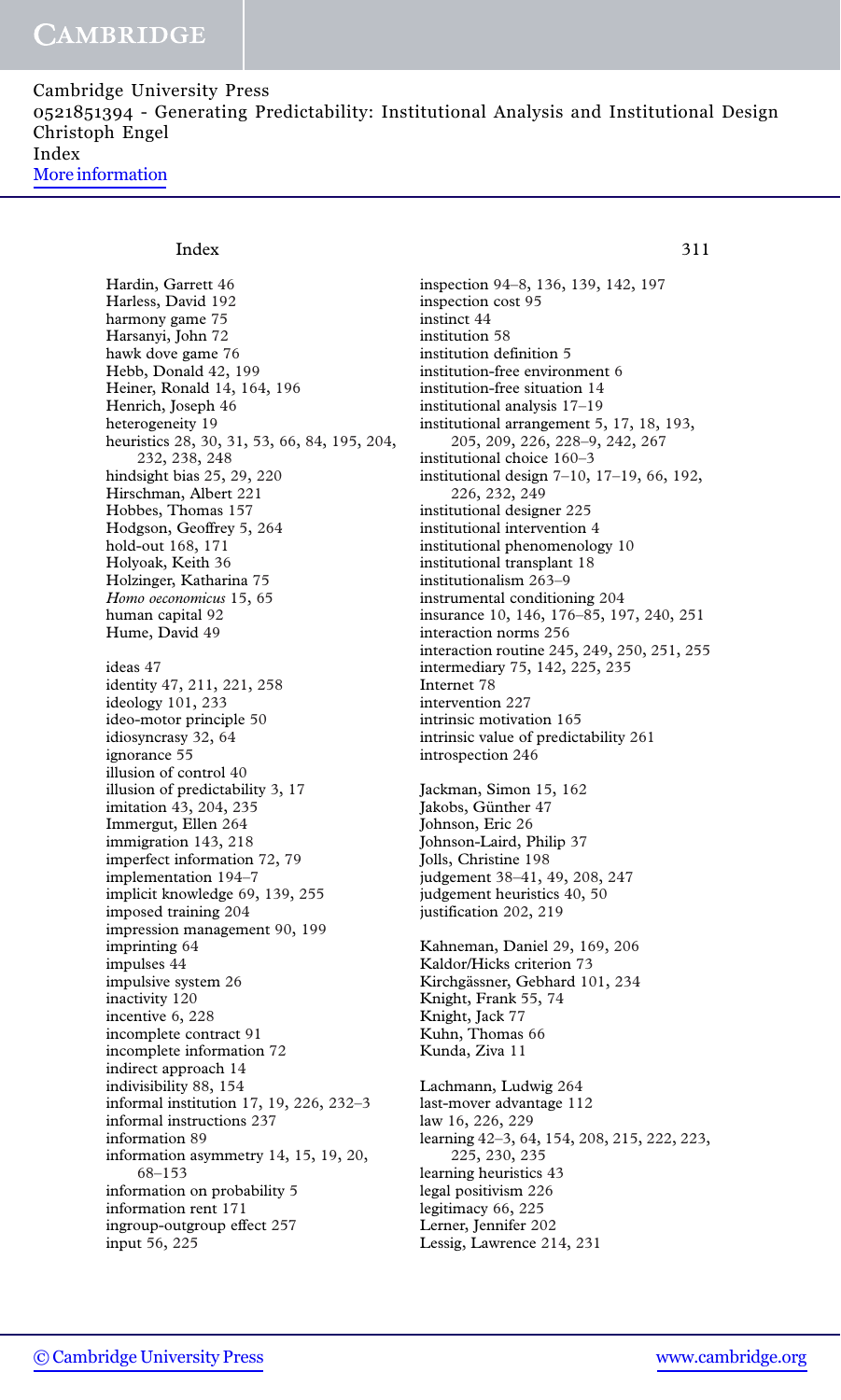### 312 Index

lexicographic 27, 41 liberty 159 limited cognitive abilities 4 litigation 220 loss aversion 206, 231, 234 lottery 241 low cost decision 101, 234 low cost situation 166 Luckmann, Thomas 12, 35 Lüdemann, Jörn 200, 239 Luhmann, Niklas 16, 266 MacNeil, Ian 70 macro 22 Mantzavinos, Chrysostomos 37, 265 March, James 267 market 70, 234 market organisation 19 marriage 219 masking of behavioural dispositions 199 matching 33 matching pennies 76 Maynard Smith, John 266 meaning 13, 21, 32, 51 mechanism 128–31 mechanism design 20, 98 mediation 220 membership 101 memory 31, 32, 41–2, 49, 53, 64, 196, 208, 227 mental accounting 33, 210, 231 mental effort 201 mental model 37, 206, 207, 220, 227, 232 mental tool box 26, 50 mental tools 195, 208, 267 meso 23 methodological holism 265 methodological individualism 65, 265 micro 22, 55, 69 Mischel, Walter 11, 23 mitigation 164 mixed strategies 76 mobility 8 model 10, 20–4, 43, 71–5 modules 56 monetarisation 231 money 209 monism 2 monopolistic competition 18 monopoly 70 moral template 5 Morgenstern, Oskar 15 motivation 38, 43–9, 190, 247 motivational governance 209 multi-cultural society 8

multiple selves 64, 101 multiple sources of unpredictability 193 nano 23, 24–56, 69, 100 nano/micro divide 55 narrative reasoning 51, 56, 200 narratives 52 Nash equilibrium 77, 125, 127 natural frequencies 5 Nature 71, 194 Nee, Victor 264 needs 50 nested game 88, 115–19, 128, 135, 137 Neumann, Frank 218 neurophysiology 23 new institutional economics 265 Nisbett, Richard 11 non-intervention 10 normative currency 192 normativity 211, 230 norms 101 North, Douglass 5, 47 notary public 219 Oak Park 205 obligation to make whole 136 observable information 94, 100, 140 observation 139 observer actor 3, 11, 18 Ockham's razor 66 oligopoly 255 Olsen, Johan 267 ontogeny 64, 216 operant conditioning 25, 42, 227 operationalisation 227–9 opportunism 3, 91, 128 opportunity cost 48, 76, 93, 135 opportunity structure 117 organisation 135–40, 149, 222 organised market 209, 222, 235 ostracism 233 Ostrom, Elinor 46 output 56 output legitimacy 225 outside option 70, 105, 260 Over, David 26 overconfidence 220 overfitting 58 overoptimism 29 Pareto criterion 73 parsimony 21, 66, 192 participation 228 participation constraint 150 party competition 15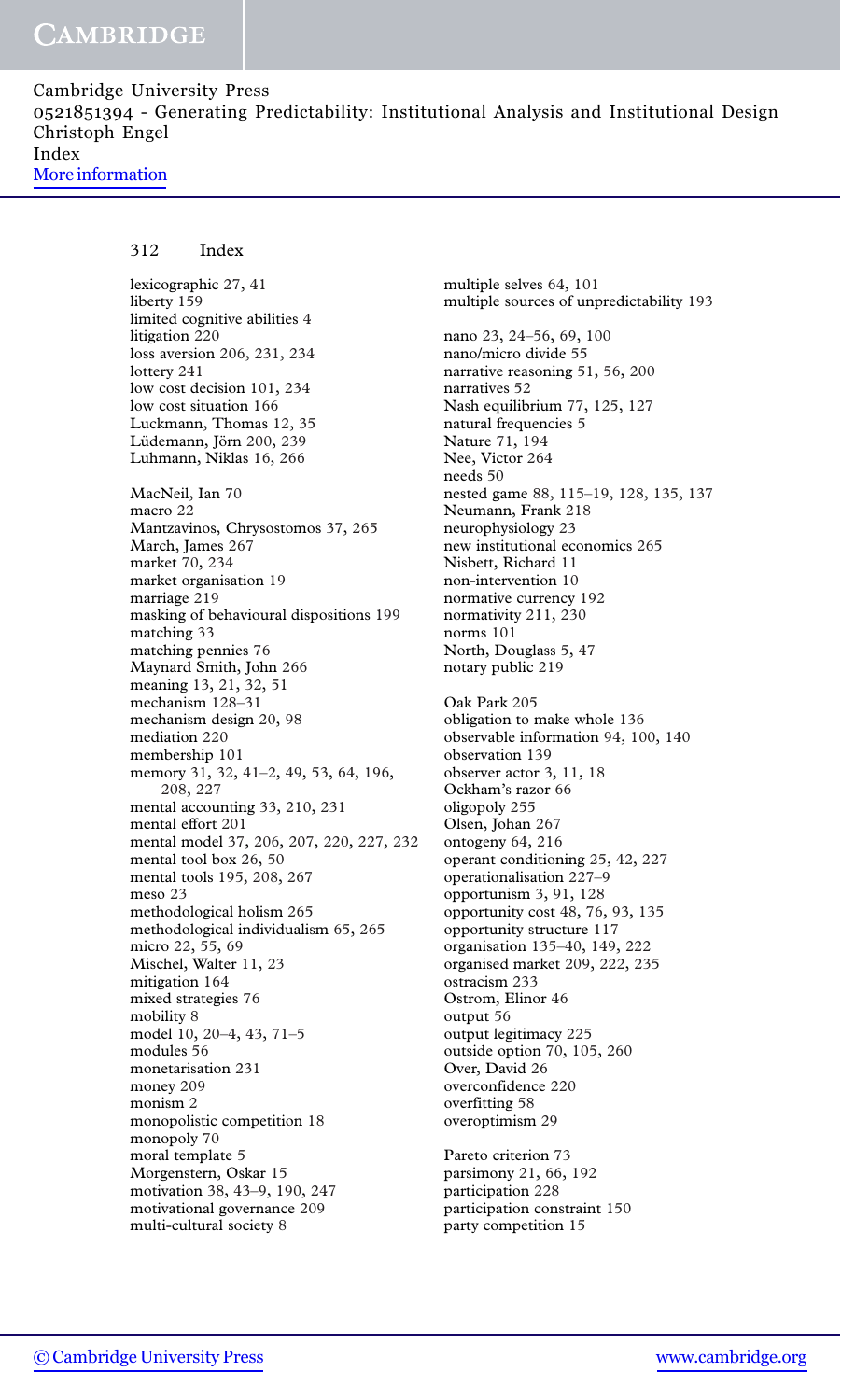Cambridge University Press 0521851394 - Generating Predictability: Institutional Analysis and Institutional Design Christoph Engel Index [More information](http://www.cambridge.org/0521851394)

#### Index 313

paternalism 214, 261 patterned behaviour 101, 149, 203, 255 Pavlov, Ivan Petrovich 2 Payne, John 26 peer group control 237 perceived context 114 perception 32–6, 39, 49, 196, 206, 245 perception heuristics 35, 246 personality 11, 60, 101, 244 personality paradox 62 Peters, Guy 264 phobia 49 phylogeny 217 pico 23, 26, 27, 56–7 piecemeal approach 226 Pigou, A.C. 167 Pigouvian tax 231 pillory 210 plasticity 17, 37, 57, 64, 65, 68, 100, 204, 245 Plessner, Helmuth 12 plurality of mental tools 199, 244 policy problem 7–10 political party 238 pooling equilibrium 74, 93, 177 positive externality 123 Posner, Eric 220 power 157–60, 214, 218 predictability, definition of 3 preference for institutions 48 preference for predictability 247 preference learning 60, 209 pregnancy conflict bureau 220 presentation 46 price 192 principal–agent relationship 66 prior beliefs 102, 108, 149, 153 prisoner's dilemma 14, 46, 81–6 privacy 143, 147, 166, 258 private governance 151 private information 140 private institution 119 private knowledge 69 private regulation 230 probabilistic insurance 178 problem-solving 51 problem space 55, 74 procedural utility 48 process of decision-making 208 processing 57 product regulation 18 production 56 production frontier 133 profession 149, 152 professional training 6, 225 professionalisation 236–7, 267

professions 19 proof 147 property right 91, 167, 194 proportionality principle 159 prospect theory 40, 54, 206, 234 prototype 41 protracted intervention 229 provable information 147, 151, 163 public choice 176 public commitment 199 public good 259 public international law 151 punishing sentiments 46, 131, 249 punishment 99, 117, 119, 135, 145 punitive 254 randomness 4 rank-order competition 235 rational choice 3, 9, 17, 20–1, 36, 48, 54, 60, 65, 192, 209, 243 rational expectations 69 rationalisation 200–3, 215, 234–6 rationing 207 Rawls, John 157 reactance 71, 80, 212, 224, 247 realism 20 real-life experiences 4 reason-based choice 51, 55, 200 reciprocal unpredictability 253 reciprocity 45 recycling 239 redesign 8 redistribution 168 reference point 34, 40, 54 reflective system 26 reflex 50 register of convicted criminals 149 regulability 214 regularities of behaviour 5, 48 regulation 3 relational contract 70, 135–7 relation-specific investment 136 remorse 210 renegotiation 128 repeated game 82, 111–15, 142 repeated interaction 254 representation 32, 53, 202, 206 reprisals 130 reputation 112, 152, 199, 240, 255 responsibility 261 revelation cost 146, 150 rhetoric 215 risk 52–5, 84 risk bearing 240 risk pool 179 risk preference 54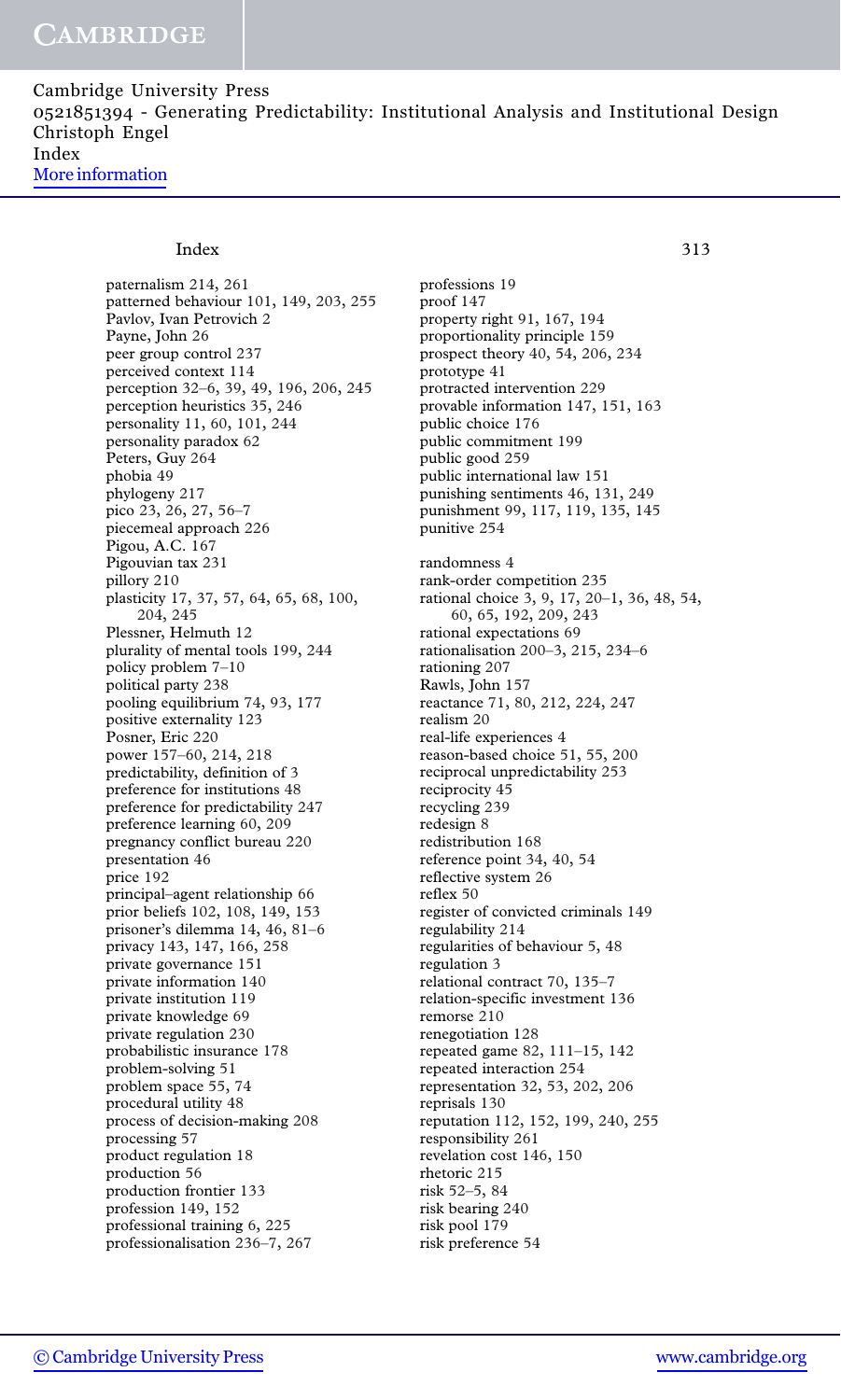### 314 Index

risk premium 185–90, 197, 240, 251 robustness 28, 178, 227 role 47, 237 Rostain, Tanina 11 Rousseau, Jean-Jacques 225 routine 27, 50, 53, 195, 204, 248, 267 routinisation 203–4, 236–8 rule following 266 rule of law 150, 151, 159 salience 206 sample 53 sanctions 233, 237 satisficing 51 Savage, Leonard 55 Scharpf, Fritz 11, 225 Scheler, Max 12 Schelling, Thomas 78 schema 37, 50, 52, 203, 207 Schimank, Uwe 13 Schlicht, Ekkehart 45, 232 schooling 217 Schweizer, Urs 68 screening 102, 125 script 203, 219 second-guessing 105, 108 second-level dilemma 191 second-level game 124–7 second-mover advantage 84 second-order decision about mental tools 201 second-order dilemma 14, 15 second-order game 14 second-order predictability problem 194 selection 101, 235, 248 self-control 196 self-enforcing contract 137 self-esteem 41, 43, 44, 54, 192, 203, 210, 247, 256, 261 self-paternalism 261 self-perception 196 self-serving bias 51, 247 Selten, Reinhard 83 sense making 13 sense of responsibility 219 separating equilibrium 177 sequential game 82, 127, 150, 174 settlement range 134, 182 shadow of the future 112, 117, 135, 254 shadow price 192 Sherrington, Charles 2 Shoda, Yuichi 11, 23 side-payment 128, 133, 186 signal 82, 89–90, 108–11, 149, 163, 233, 235 signalling 99–101, 125

signalling problem 111, 172 Simon, Herbert 11, 36, 138 simplification 10 simultaneous exchange 2 situation 24, 29, 59, 60–1, 119, 221 skill 203 Smith, Adam 11, 44, 45, 216, 218 Sniderman, Paul 15, 162 Soar 21 social benefit 120 social capital 112, 241 social construction 60 social dilemma 46 social embeddedness 47 social norm 8, 13, 210, 230, 232 social planner 121, 132 socialisation 256 soft predictability 3, 161, 162, 214, 233, 237, 268 solution concept 77 sources of unpredictability 4 sovereign intervention 146–53 specialisation 240, 248 specific investment 71 speech 28 spite 49 stability 57, 227 stakes 52, 101, 137, 202, 234, 235, 237 standardisation 235 Stanovich, Keith 26 statistics 35, 36, 102 status 47 stereotype 37, 40, 50, 207 stopping rule 27 Strack, Fritz 26, passim strategic interaction 17, 70, 124 subjective probability 74, 85 subsidiarity 150 subsidy 197, 231 subsidy/tax 163 sunk cost 45, 71, 114, 128, 134, 216, 234 Sunstein, Cass 207, 220, 262 surprise 88, 201 symbol system 5 symbolic intervention 9 symmetric game 254 symmetry 253 systems theory 16, 266 taboos 233 task characteristics 239–41 tax 147, 197 Taylor, Rosemary 264 temptation 49, 261 Tetlock, Philip 202